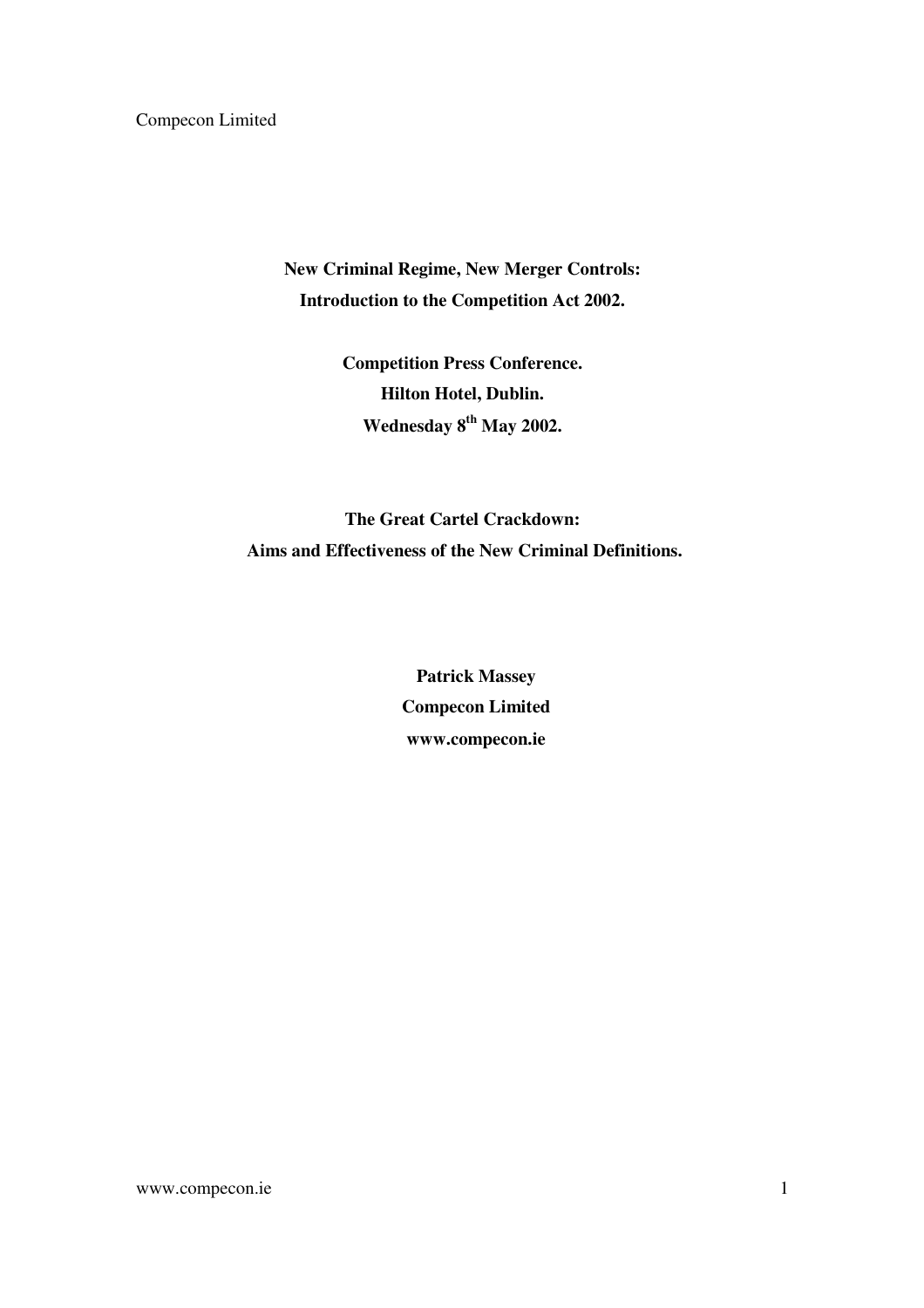## **Introduction.**

It is hard to avoid a sense of déjà vu when addressing a conference on the subject of new tough legislation to clamp down on anti-competitive behaviour. After all this is the third Competition Act in just eleven years. It is fair to say that the results to date have been somewhat disappointing to put it mildly. I have been asked to speak to you today about the aims and effectiveness of the criminal provisions in the legislation. One assumes that the aims are relatively straightforward - to make competition legislation more effective. As to their effectiveness, I have to say that I am not very optimistic that the results under the new legislation are likely to be any better than those experienced under the 1996 Act. This is primarily because, in my view at least, the criminal provisions are fundamentally flawed.

There are three major changes with regard to the criminal offences in the new Act compared with the Competition (Amendment) Act, 1996.

- Penalties for 'Hard-Core' Cartels Increased to Five Years Imprisonment
- Jail No Longer Applies for Non-Cartel Offences But Criminal Sanctions (Fines) Remain.
- New Penalty for Abuse of Dominance Court Can Order Break-up of Company.

I am going to focus primarily on the first of these issues but I will also make a couple of comments about the other two. It might appear surprising to include the third element, since the Act provides that this remedy may be imposed in the case of civil actions under s.14. My understanding as a non-lawyer is that penal sanctions can only be applied in the case of criminal offences and that penal sanctions are normally considered to comprise fines and imprisonment. It seems to me that having your business broken up by a Court amounts to a penal sanction according to any reasonable definition of the term. It is certainly likely to reduce the firm's revenues. I do not propose to get into a legal debate on that particular point. Certainly as an economist it seems that it is a new form of penalty introduced in the Act and therefore one that merits some consideration.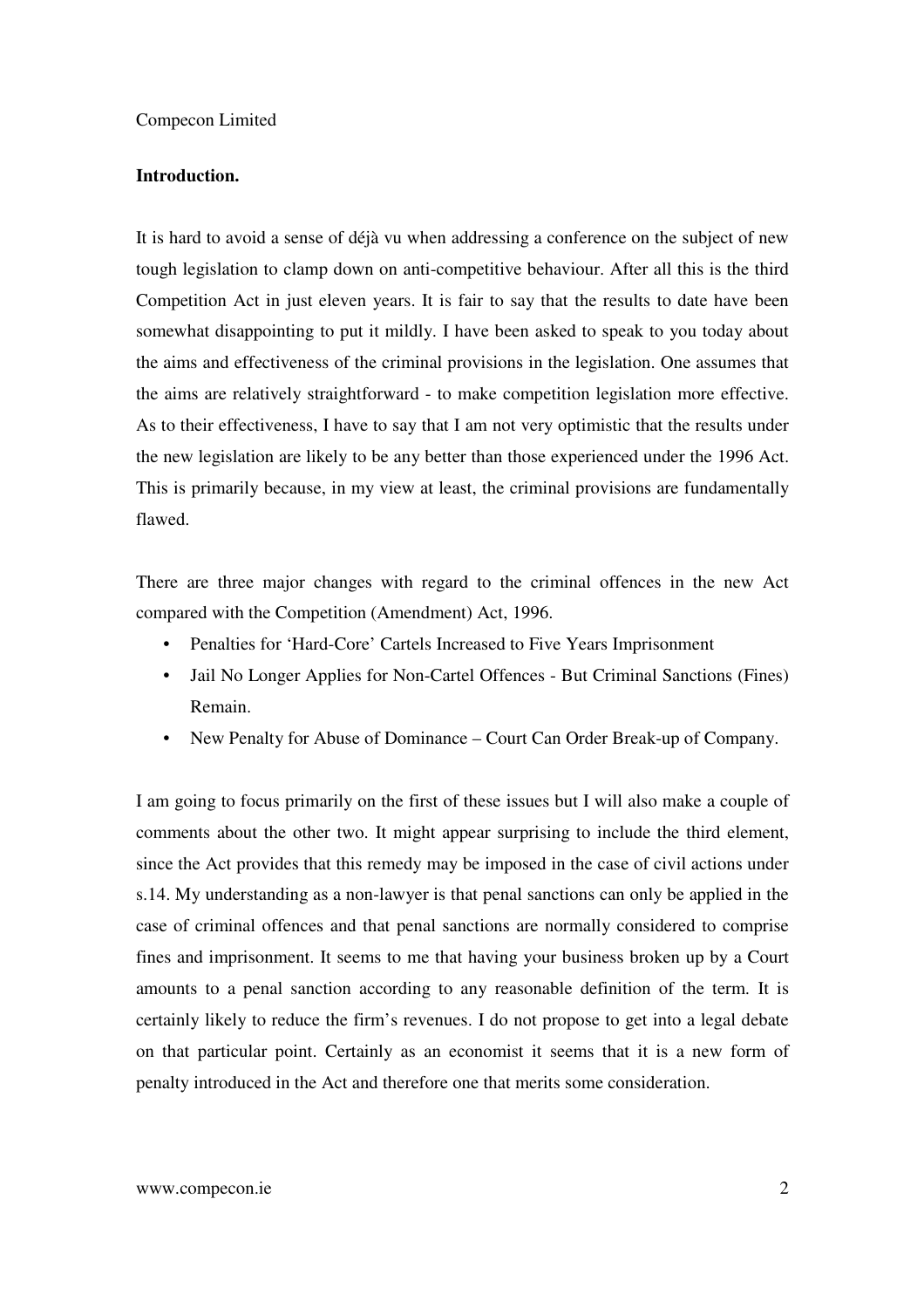## **Experience under the Previous Legislation.**

Before focusing on these three issues I would like to make some comments regarding the results under the previous legislation, particularly the 1996 Act which gave the Authority enforcement powers and introduced criminal penalties. By any standards the results have been abysmal. Three civil actions were settled on terms favourable to the Authority. There has been one summary prosecution where the defendant pleaded guilty and the Authority's most recent Court 'success' in late 2000 saw it secure an injunction against a handful of farmers. We have seen no obvious progress in respect of a number of files that were referred to the DPP, one in 1998 and two in 1999.

Last January the Authority Chairman in a reference to these cases reportedly stated that:

'We have sent some very serious files to the Director of Public Prosecutions three years ago. It's a concern that he has not been resourced to deal with them expeditiously.<sup>1</sup>

Several civil actions have also been pending for some years now. In an apparent reference to these the Authority Chairman remarked:

'It's a huge burden to resurrect files from 1997-99. A lot of stuff eventually can't be brought forward because of lack of continuity…..It shows a large policy cost for the savings that were made in resources a few years ago.'<sup>2</sup>

The results of the 1996 Act have implications for the credibility of the Authority and the new legislation. It also provides support for those who argue against any criminal penalties since they can argue that such an approach has not worked. To paraphrase Chesterton, its not that criminal penalties have not worked, it is just that they have not been tried, at least in any meaningful sense.

## **Criminal Penalties Necessary in Cartel Cases**

-

<sup>1</sup> *Competition,* Vol.11(1), p.9.

<sup>2</sup> *Ibid.*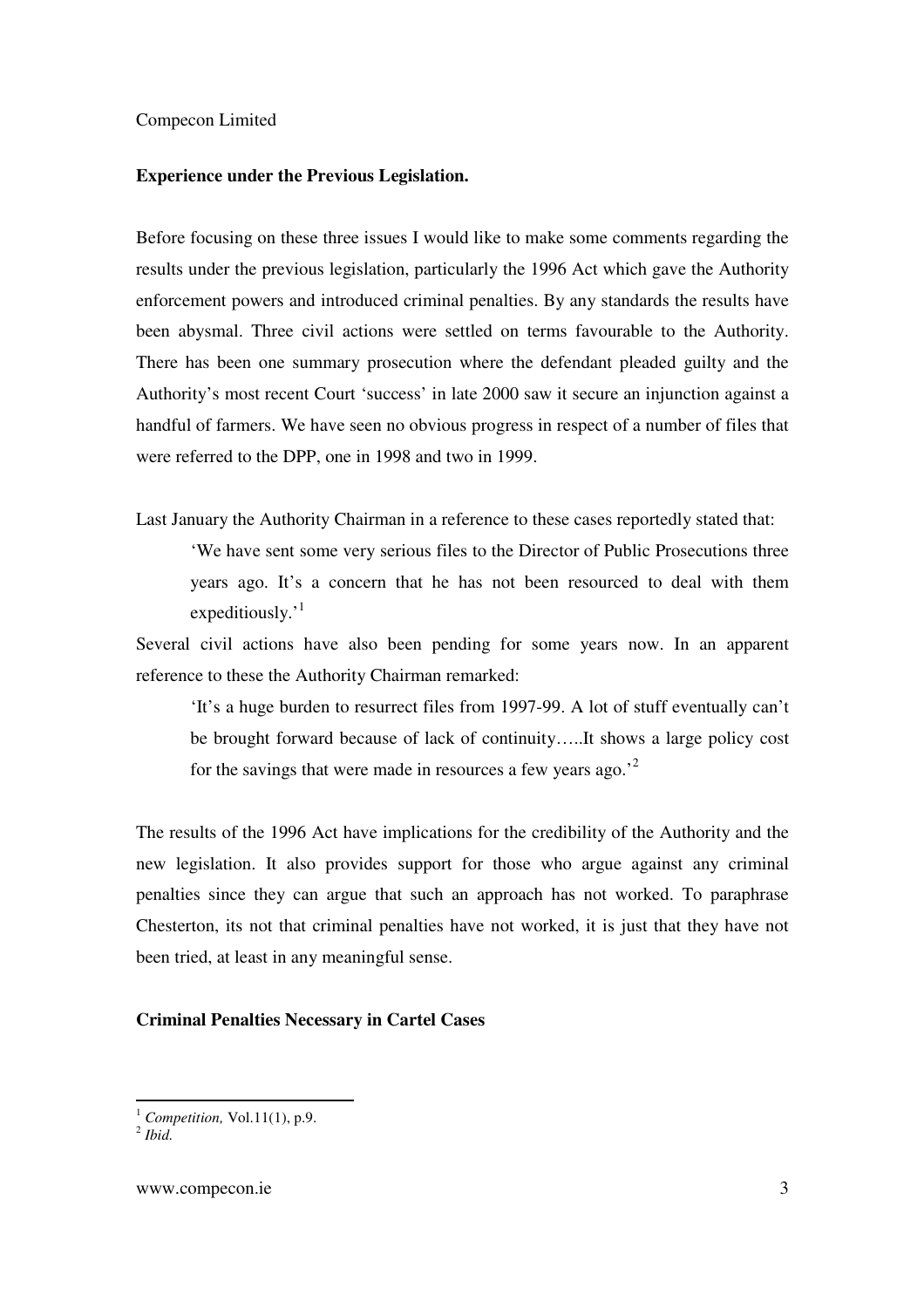Cartels essentially involve managers and employees of rival businesses secretly agreeing to raise prices to their customers for the goods and services that they supply. They are a conspiracy to defraud consumers and to deny them the benefits that should result from firms having to compete with one another to win customers. Unlike many violent crimes, participation in a cartel is not the result of a moment's passion or transient rage. Cartels are organised and operated by individuals and companies who coolly calculate that they stand to earn substantial profits from such behaviour. Those who engage in cartels are not petty crooks; they are clever sophisticated business executives who have risen to senior management positions in their companies.

Given the substantial profits that can accrue to parties engaging in cartels, it is obvious that the only effective deterrent is a system of competition law enforcement that contains serious penalties. Given the provisions of the Irish Constitution that means criminal penalties. It is quite clear that civil proceedings resulting in injunctions would be a totally inadequate deterrent to cartels. The Report of the Competition and Mergers Review Group commenting on a presentation some of its members made to the OECD Committee on Competition Law and Policy noted that:

'The question of criminal sanctions was one of the issues debated and the relevant members of the Review Group were struck by the very large measure of agreement that criminal sanctions were necessary in a system which does not otherwise allow for the imposition of fines or penalties.'<sup>3</sup>

# **The Increased Penalties for 'Hard-Core' Cartels.**

The Act increases the maximum jail term for individual managers and directors involved in 'hard -core' cartels from two to five years. This represents a very significant change. It suggests a view that engaging in cartels constitutes a serious criminal offence and the legislation therefore sends a message, not just to businesses, but to the judiciary that such matters should be regarded as such. Of more immediate concern to individual managers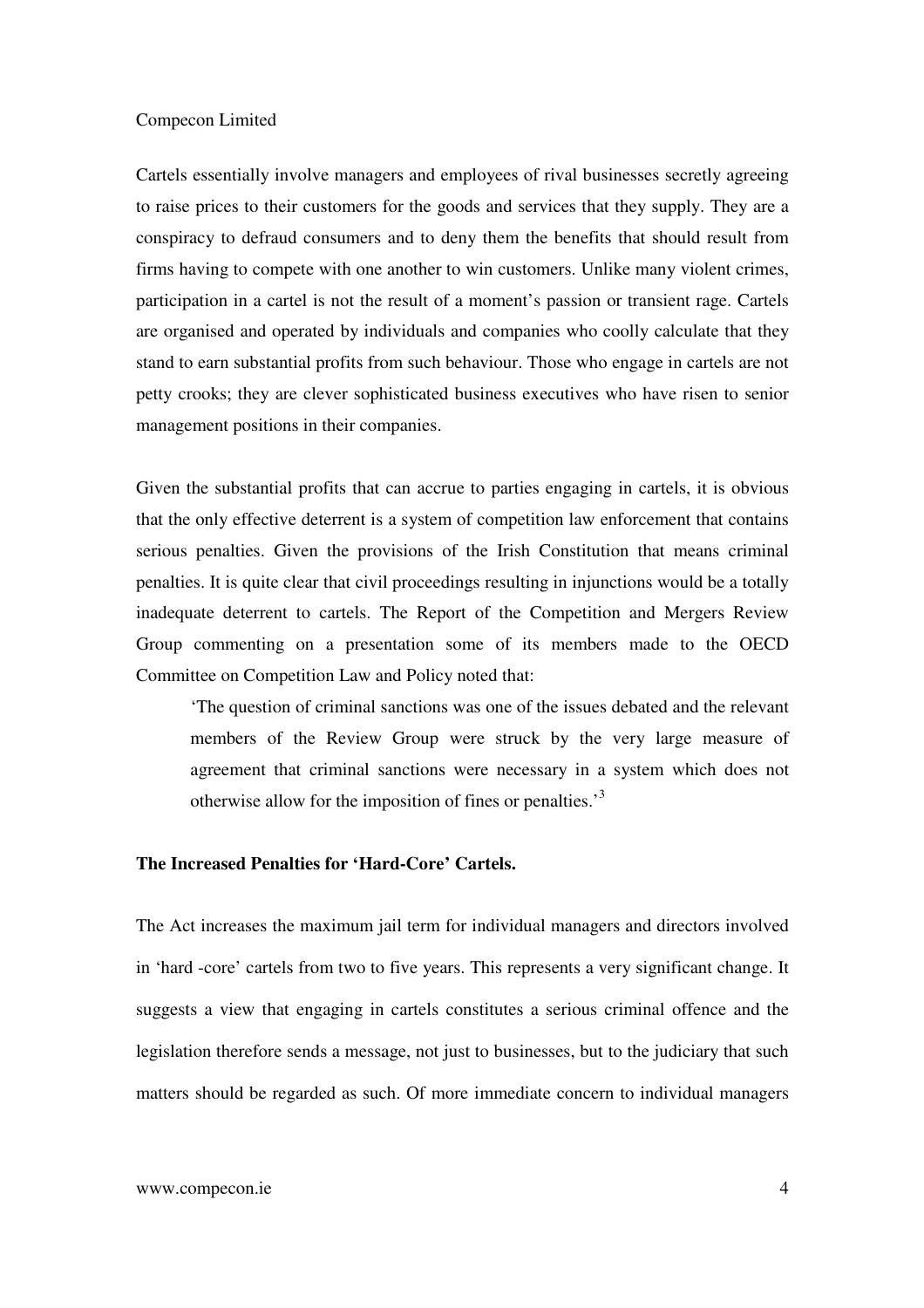and directors, it makes participating in a cartel an arrestable offence, i.e. Gardai may detain and question individual managers and directors suspected of involvement in a cartel.

The absence of powers to question such individuals was a major stumbling block in cartel investigations under the 1996 Act. The CMRG recommended that there should be a power of arrest although it proposed a somewhat more cumbersome procedure than the one adopted in the Act. Speaking on this point in a personal capacity the Attorney General observed that:

'If businessmen suspected of criminal offences under competition law were not merely to tell investigators, "See my lawyers", then there had to be indictable offences and – for police to have powers of arrest and questioning – sentences had to be five years or more.<sup>4</sup>

The Act includes three significant provisions in respect of 'hard-core' cartels:

- $\triangleright$  Such practices are presumed to have the object of effect of preventing, restricting or distorting competition unless the defendant can prove otherwise.
- $\triangleright$  The Act removes the defence contained in the 1996 Act that defendants did not know that what they were doing was anti-competitive.
- $\triangleright$  It provides that defendants may argue that the cartel contributes to improving the production or distribution of goods or provision of services or to promoting technical or economic progress, while allowing consumers a fair share of the resulting benefit, while not imposing terms which are not indispensable to the attainment of those objectives and affording undertakings the possibility of eliminating competition in respect of a substantial part of the products or services in question.

l

<sup>&</sup>lt;sup>3</sup> Final Report of the Competition and Mergers Review Group, p.80.

<sup>4</sup> *Competition* Vol.9 (9), p. 222.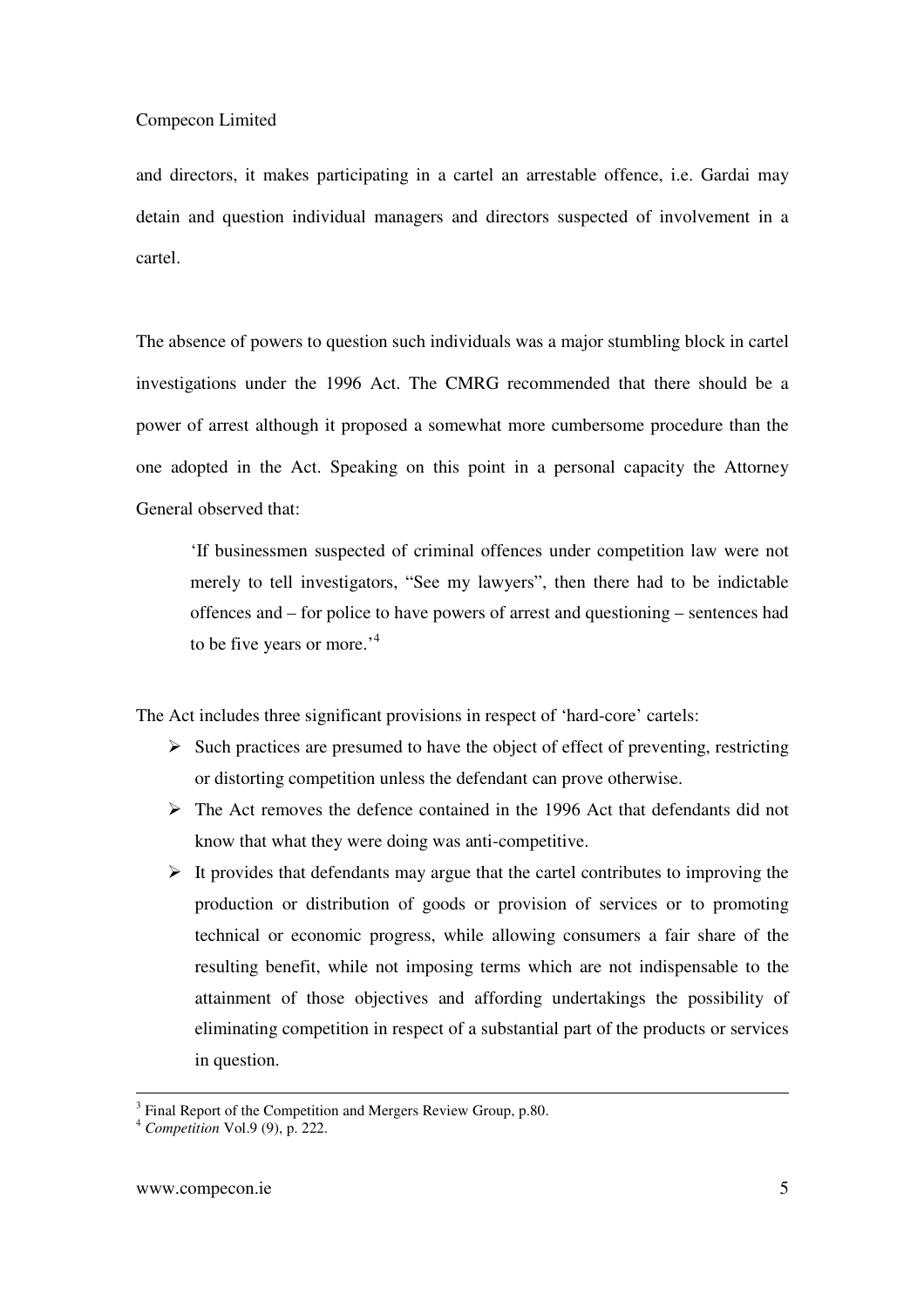The first problem arises in respect of the presumption which attempts to reverse the burden of proof. I do not propose to comment on the constitutionality of such a provision, as I'm sure other speakers may have a view on that. Suffice to say that, in my view, it represents a very unwieldy approach and one that certainly involves an unnecessary risk, namely that it will not stand up to constitutional challenge.

The second problem is the 'economic progress' defence. Juries will be required to assess complex economic arguments and to be satisfied beyond a reasonable doubt that at least one of the four tests is not satisfied. Let us be clear, contrary to popular misconception, economists generally agree that cartels are harmful to consumers, impose unnecessary costs on society and do not produce any benefits. The problem is that the prosecution will be required to prove this point beyond a reasonable doubt in every case. At the very least it will greatly increase the length and complexity of cartel cases unnecessarily, and create considerable scope for confusion or if you like doubt.

According to *Competition Press* the Authority Chairman has criticised the failure to set out a good definition of hard core cartel offences observing that 'In the US you can't offer the sort of defences under section 6(4) of the Bill.' It is also worth noting the comments of the present Attorney General at the time the 1996 Act was being debated in the Dail.

'Price-fixing, bid rigging and market sharing offences would have to be specifically created. One cannot simply criminalize all anti-competitive agreements or practices as such. Still less could one imagine criminalizing all behaviour which amounted to abuse of dominant position.

In short, the offence has to be one which any Joe or Josephine Soap sitting in a jury box can easily see falls on the wrong side of a clearly established line. We can't have the situation in which companies are in perpetual conclave with their legal advisors as to what aspect of their behaviour does or does not fall within the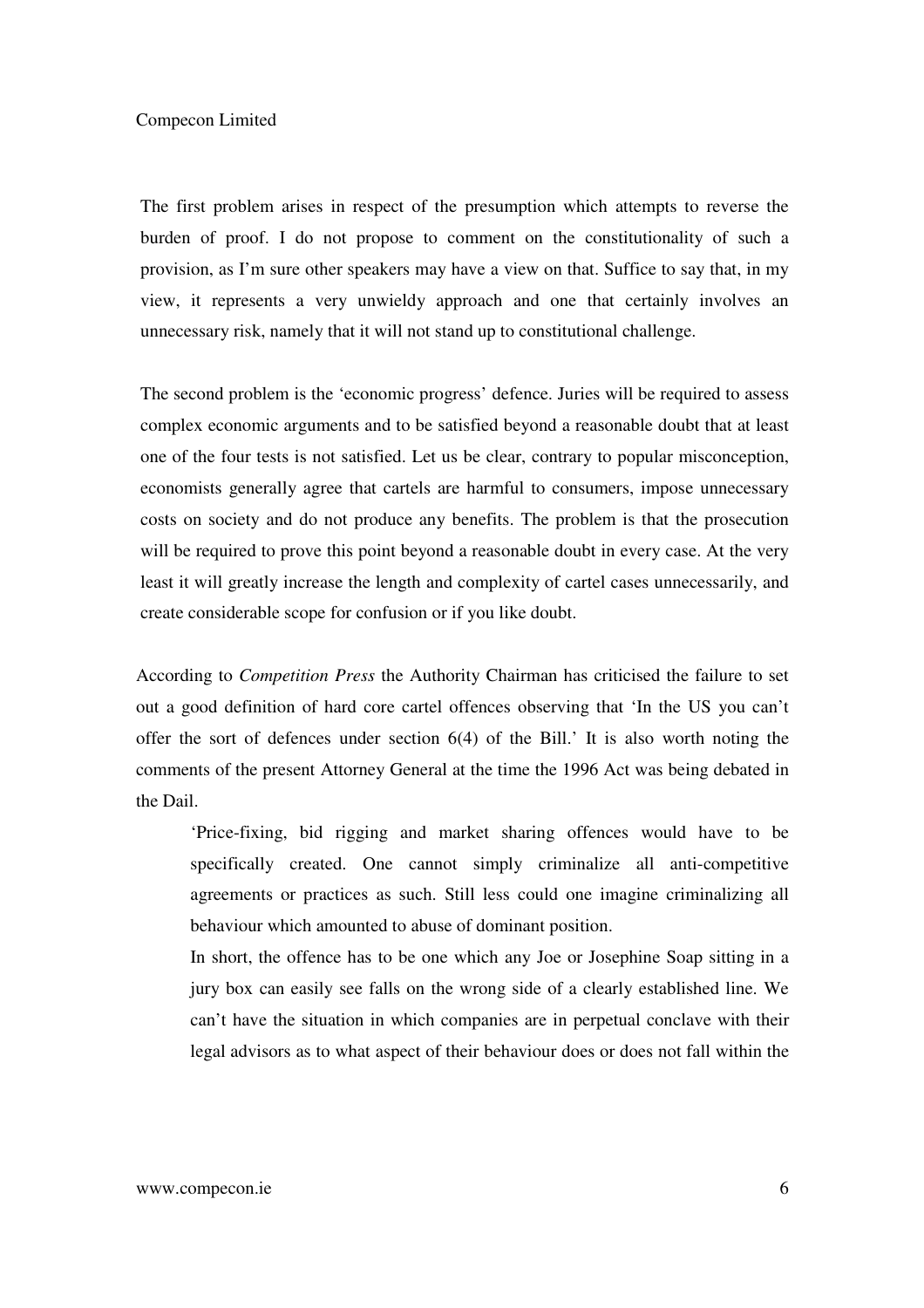ambit of any proposed offence. Any new offences must be simple, obvious, and generally understood.'<sup>5</sup>

This is the line that has been adopted in the UK Enterprise Bill which is also proposing to introduce criminal penalties including jail terms of up to five years for those engaged in cartels. However, the UK Government has chosen to create a specific cartel offence, which is outlined in s.179 of that Bill, to avoid the need to have complex economic evidence presented to juries in such cases.

In the US cartels are deemed illegal *per se.* The prosecution is required to prove that there was a cartel agreement. They are not required to prove why that is bad. In the case of robbery the prosecution is required to prove that the accused carried out the robbery, it does not have to prove that robbery is bad. The defence cannot introduce theologians, economists, sociologists or any other 'experts' to argue that there is some theoretical basis to believe that a particular robbery was beneficial.

It seems to me, as an economist at least, that there is a simple alternative solution namely to make operating a cartel a specific offence. In other words to provide that it shall be an offence:

- $\triangleright$  For competing undertakings to enter into or implement an agreement;
- $\triangleright$  For an association of undertakings to make or implement a decision; or
- $\triangleright$  For competing undertakings to engage in a concerted practice

The purpose (object or effect) of which is to

- (a) directly or indirectly fix prices with respect to the provision of goods or services to persons not party to the agreement, decision or concerted practice,
- (b) limit output or sales, or
- (c) share markets or customers.

# **Criminal Sanctions Not Appropriate for Non-Cartel Behaviour.**

<sup>-</sup><sup>5</sup> *Competition* Vol.4(10).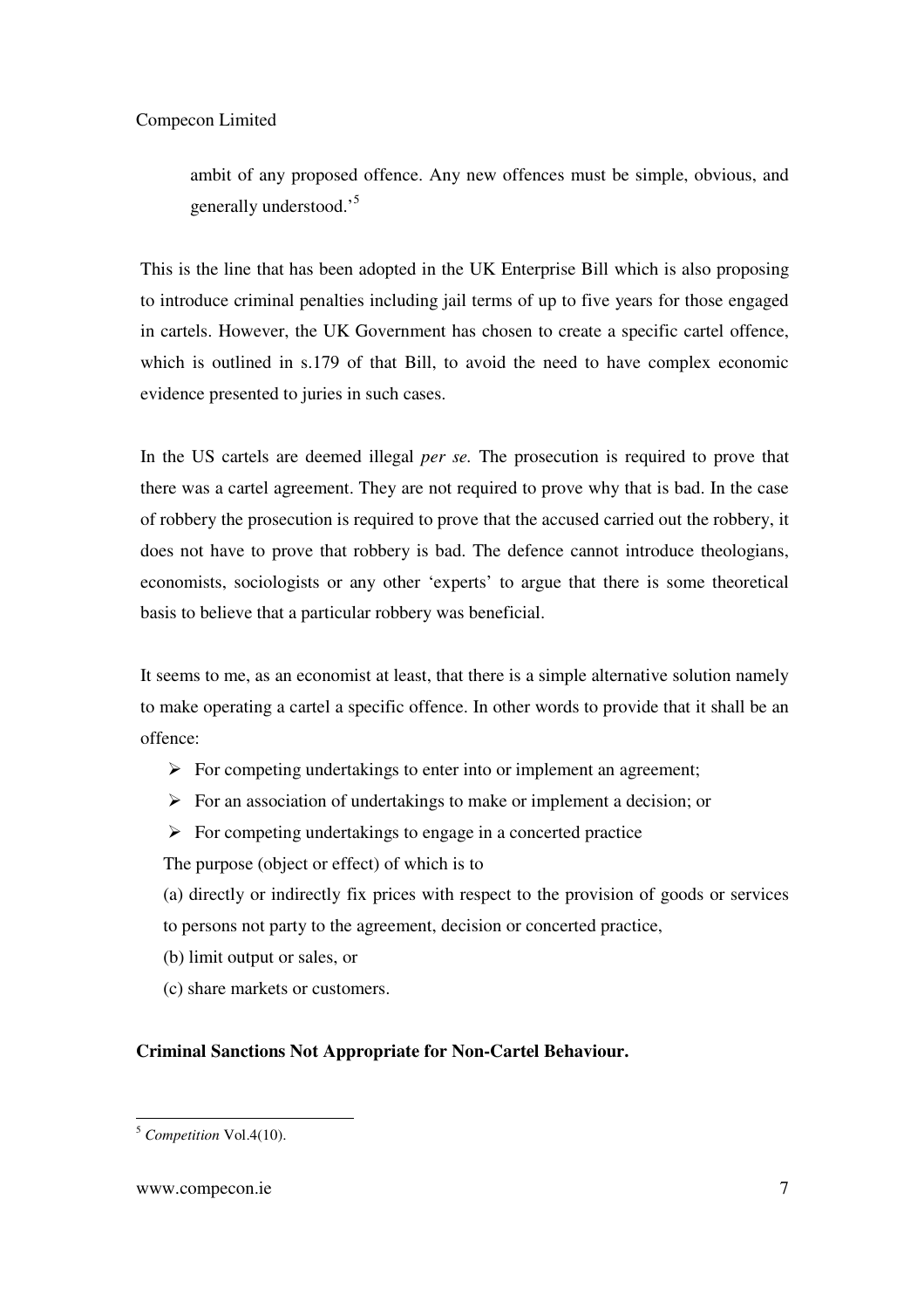It is important to stress that there is a fundamental difference between cartels and other types of anti-competitive behaviour. In the case of 'hard-core' cartels there is virtually no room for debate regarding their object and effect. Economic analysis is clear in concluding that cartels are virtually always harmful and produce no offsetting benefit. The same is not true of other practices. In the case of non-price vertical restraints, such as exclusive distribution agreements, it is generally recognised that these cannot automatically be described as either pro or anti-competitive and that a detailed analysis based on the individual market circumstances in each case is required. Similarly it is recognised that there is frequently a fine line between aggressive competition and abuse of dominance. Criminal sanctions are therefore inappropriate in non-cartel cases because:

- $\triangleright$  The dividing line between competitive and anti-competitive behaviour is not clear and depends on the specific circumstances of the individual case;
- $\triangleright$  This effectively makes successful prosecution unlikely;
- $\triangleright$  Threat of criminal sanction might have a 'chilling effect' on competition.

The new Act makes some moves in this direction by removing penalties for individual managers and directors (both fines and jail sentences) for non-cartel offences including abuse of dominance. Nevertheless such practices still constitute criminal offences and firms found guilty of such offences are still exposed to substantial fines. One really has to question the point of such provisions. Unlike the case of cartels where, in my view, it would be possible to create a clear definition of an offence in the legislation, this cannot be done for other practices including abuse of dominance. Any attempts at criminal prosecution in such matters are highly unlikely to succeed because of the highly complex economic evidence that the jury would be required to consider and the fact that, again in contrast to cartels, there is very real disagreement among expert economists. The Authority Chairman has reportedly admitted that 'these cases will only rarely achieve the burden of proof required for criminal fines'.<sup>6</sup>

Vertical restraints can sometimes be anti-competitive. Similarly dominant firms may, on occasion overstep the line between aggressive competition and abuse. In most instances I

<sup>-</sup><sup>6</sup> *Competition,* 11(1), p.10.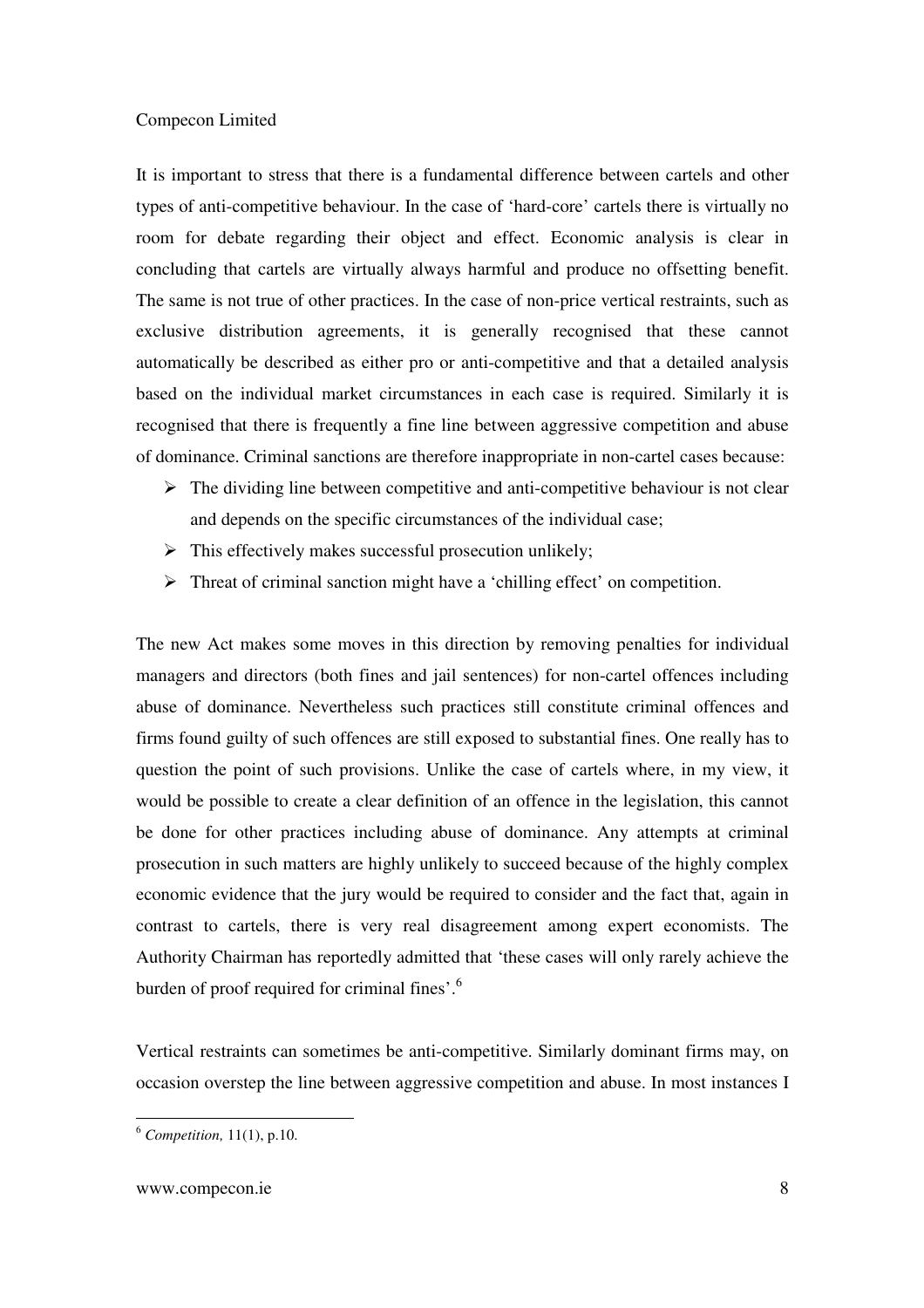think civil remedies that effectively order firms to discontinue such practices are likely to prove sufficient to deal with such problems.

In the case of alleged predatory pricing it would be essential to bring actions for injunctive relief before the predatory behaviour has succeeded. That means that the Competition Authority is going to have to become more active and respond quickly in the face of allegedly predatory behaviour and actively seek interim injunctions in such cases. I recognise that such actions will expose the Authority to potential damages actions if it is unsuccessful at a full hearing. However, protecting competition means ensuring that predatory behaviour does not succeed and I think the only way to do that is to stop it before it can achieve its objective. Not only is action after the event of no benefit to the victim, it is of no benefit to consumers. As Kahn observed 'a few dead bodies outside the door' provides a clear message to other would-be entrants.

The UK authorities have on occasion sought to counter predation by securing undertakings from firms to maintain lower prices and higher output levels for a fixed period of time, usually a period of years, a response to predatory behaviour suggested by Baumol.<sup>7</sup> The idea here is that, even if the dominant firm eliminates its rival, the costs of doing so are increased considerably and it must wait much longer to secure any payoff from such behaviour. Such measures might therefore deter firms from predatory actions, provided firms believed that prompt action by the Authority was likely. They benefit consumers by ensuring low prices are maintained and avoid a situation where action by the Authority to protect competition has the effect of increasing prices to consumers in the short-term. In seeking injunctive relief the Authority might consider accepting undertakings of this type. If a firm were prepared to commit to maintaining its lower prices for a sufficient period of time, this of itself would suggest that it was not engaged in predation and it might not be necessary to pursue the matter further.

#### **Breaking-Up Dominant Firms.**

 7 W. Baumol, (1979), Quasi-Performance of Price Reductions: A Policy for Prevention of Predatory Pricing, *Yale Law Journal,* Vol.89, 1-26.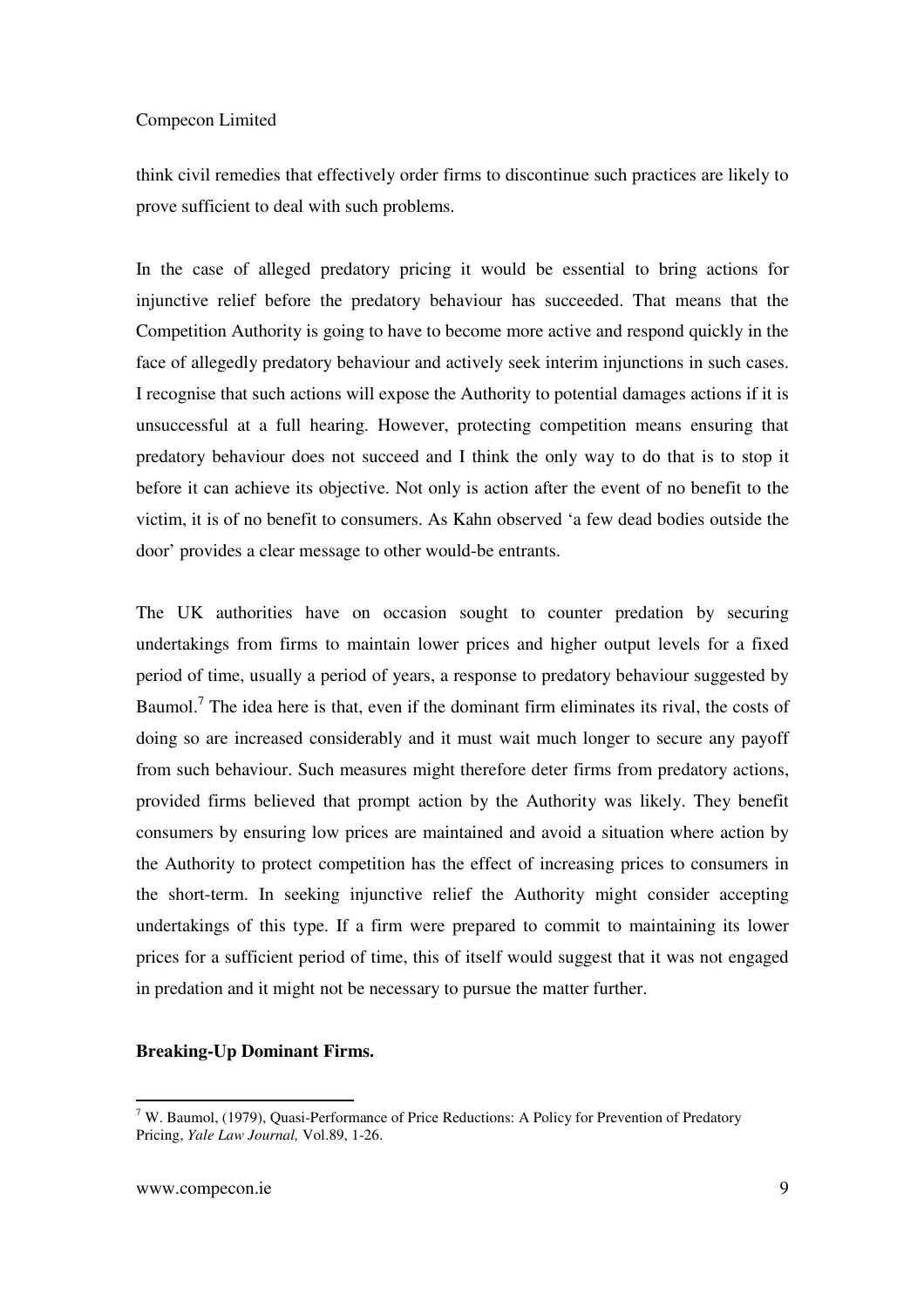The other addition to the Authority's arsenal in the Act is the power to seek a break-up of a firm found to have abused its dominant position. Obviously this is an extreme remedy. It is one that has a long history in US law. Standard Oil and AT&T are just two famous examples where such measures have been imposed. The latter case heralded a virtual revolution in the telecommunications industry. In recent years we have seen Microsoft successfully resist demands for a break-up.

Dominance means that prices will be higher and output lower than would be the case under a more competitive market structure. The EU Commission has frequently sought to address this by finding that charging 'excessively high' prices constituted an abuse of dominance. The problems with this approach are two-fold.

- $\triangleright$  How can one establish that a price is 'excessive';
- $\triangleright$  To amount to anything more than an occasional rap across the knuckles, such an approach requires almost constant monitoring of dominant firms' pricing behaviour.

The logic of the US approach is that it is better to 'take once and for all whatever structural actions are needed to restore effective competition and then stand back and let market processes do their job.<sup>8</sup>

While such a remedy is appropriate and necessary in certain cases, of necessity it is one that should be exercised rarely. As Justice Wyzanski observed in *United Shoe:* 

'In the antitrust field the courts have been accorded…an authority they in no other branch of enacted law…They would not have been given, or allowed to keep, such authority in the antitrust field, and they would not so freely have altered from time to time the interpretation of its substantive provisions, if courts were in the habit of proceeding with the surgical ruthlessness that might commend itself to those seeking absolute assurances that there will be workable competition.'<sup>9</sup>

-

<sup>8</sup> F.M. Scherer and D. Ross, (1990), *Industrial Market Structure and Economic Performance,* p.486.

<sup>9</sup> *United States v. United Shoe Machinery Corporation,* 110 F.Supp. 295, 348 (1953).